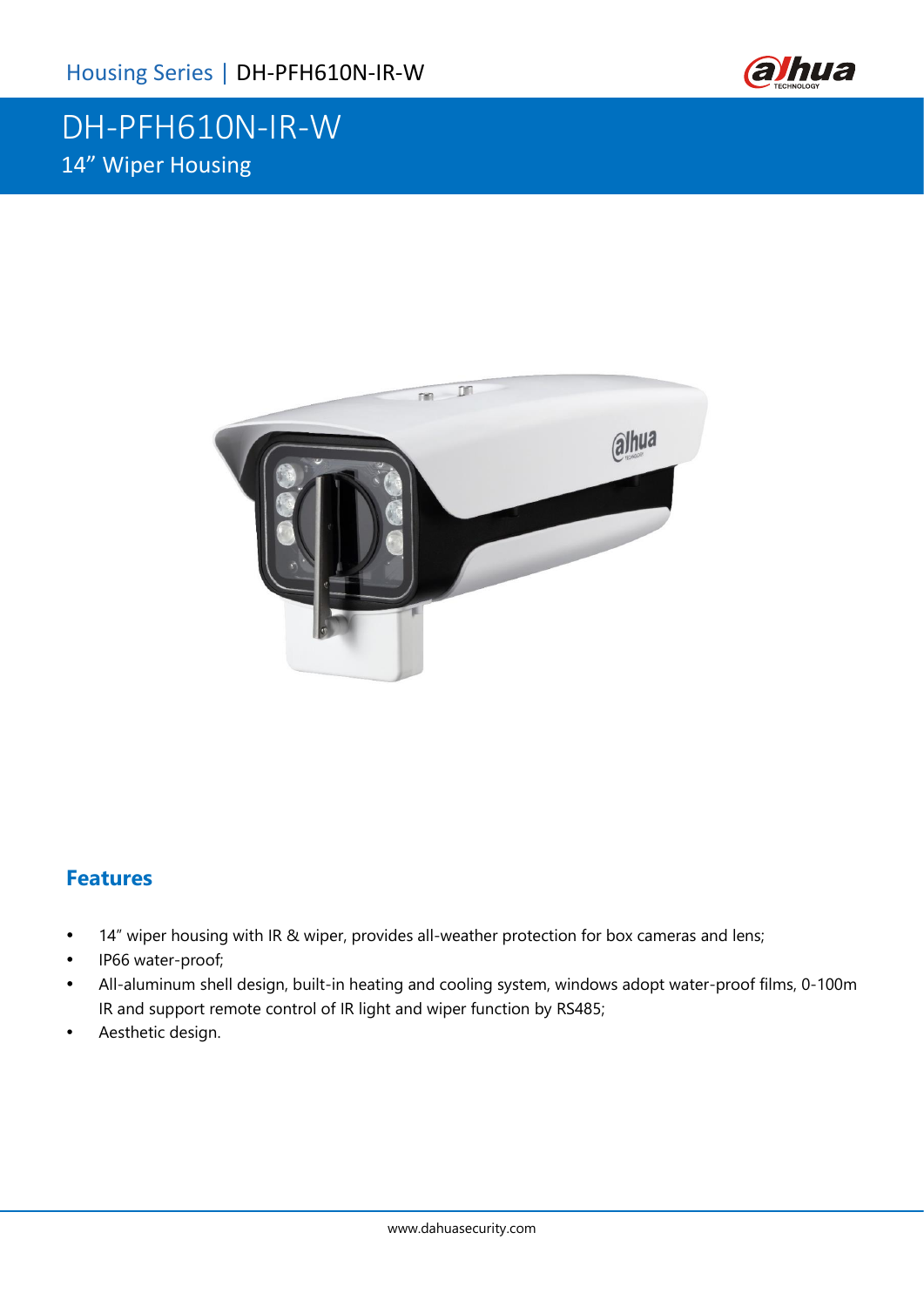# **Technical Specifications**

| <b>Model</b>                      |        | PFH610N-IR-W                                     |  |  |
|-----------------------------------|--------|--------------------------------------------------|--|--|
| <b>General</b>                    |        |                                                  |  |  |
| Inside Dimension(LxWxH)           |        | 255mmx90mmx70.5mm(10.04"x3.54"x2.78")            |  |  |
|                                   |        | 215mmx90mmx83mm(8.46"x3.54"x3.27")               |  |  |
| <b>Window Dimension</b>           |        | φ59.4mm(φ2.34")                                  |  |  |
| <b>Operating Temperature</b>      | Set    | $-40^{\circ}$ C ~ +60°C(-40°F ~ +140°F)          |  |  |
|                                   | Heater | ON: 5±5 °C /OFF: 15±5 °C                         |  |  |
|                                   | Cooler | ON: 37±5 °C /OFF: 20±5 °C                        |  |  |
|                                   |        | ON: 5±5 °C /OFF: 15±5 °C                         |  |  |
| <b>IR Distance</b>                |        | 0~100m(0~328.08ft)                               |  |  |
| RS485 Control                     |        | Yes, use RS485 to control IR light & wiper       |  |  |
| Wiper                             |        | Yes                                              |  |  |
| Power Supply                      |        | AC24V/5A                                         |  |  |
| Power Consumption(without camera) |        | Max. 70W                                         |  |  |
| <b>Environmental</b>              |        |                                                  |  |  |
| <b>Operating Temperature</b>      |        | $-40^{\circ}$ C ~60°C( $-40^{\circ}$ F ~ +140°F) |  |  |
| Humidity                          |        | <90% RH                                          |  |  |
| Ingress Protection                |        | <b>IP66</b>                                      |  |  |
| Vandal Resistance                 |        | N/A                                              |  |  |
| Corrosion Protection              |        | N/A                                              |  |  |
| <b>Construction</b>               |        |                                                  |  |  |
| Material                          |        | Aluminum(case)&PC(others)                        |  |  |
| Dimension(LxWxH)                  |        | 404mmx164mmx175mm(15.91"x6.46"x6.89")            |  |  |
| Weight                            |        | 3.5kg(7.72lb)                                    |  |  |
| <b>Others</b>                     |        |                                                  |  |  |
| Certification                     |        | CE, FCC, ICES                                    |  |  |
| Applicable Model                  |        | Please see "Accessory Selection"                 |  |  |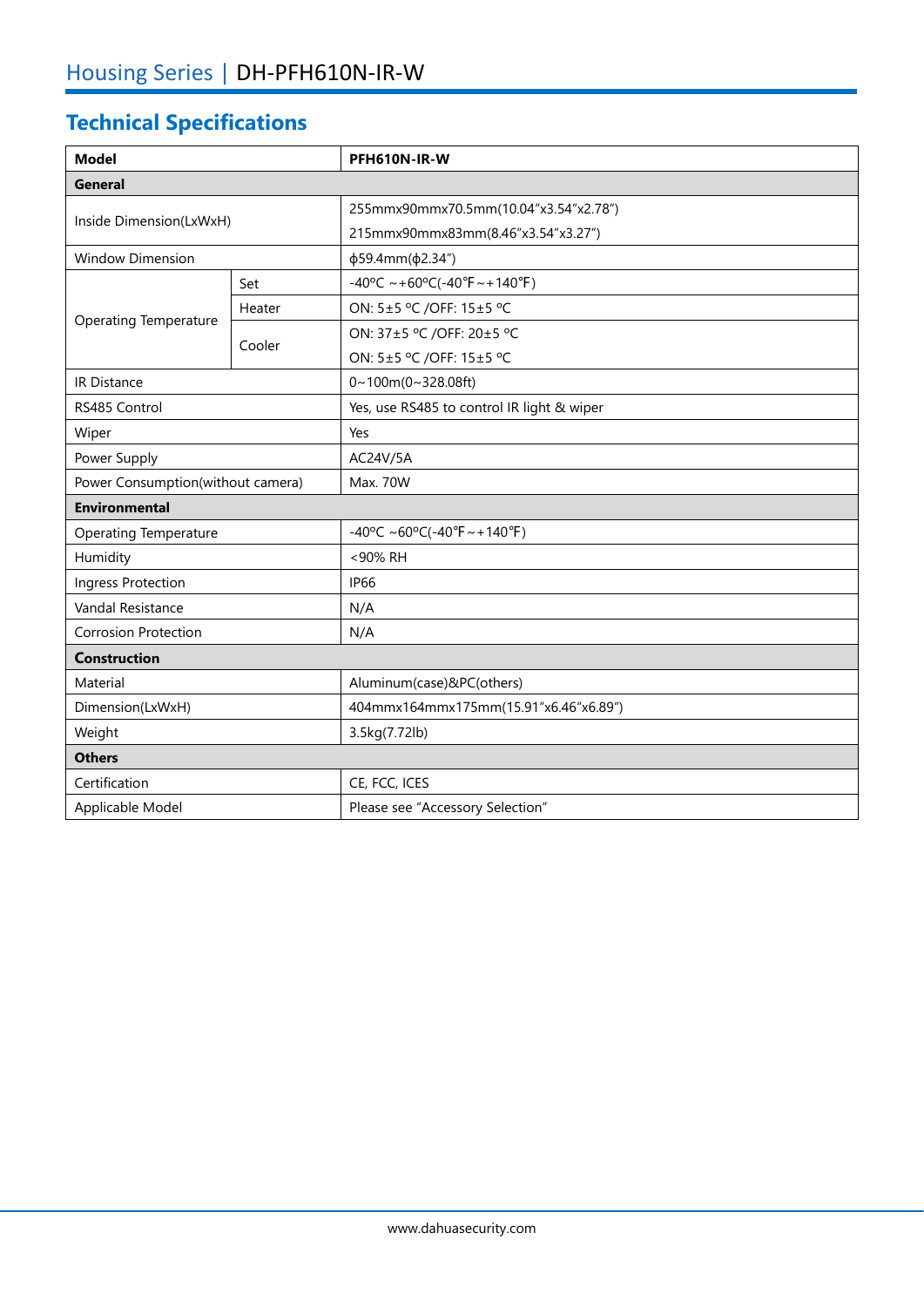#### **Order Information**

| <b>Type</b>              | <b>Part Number</b> | <b>Description</b>                                   |
|--------------------------|--------------------|------------------------------------------------------|
| <b>Housing Series</b>    | DH-PFH610N-IR-W    | 14" wiper housing with IR                            |
|                          | PFH610N-IR-W       | 14" wiper housing with IR                            |
| <b>Optional Brackets</b> | <b>PFB604W</b>     | Wall-mount bracket                                   |
|                          | <b>PFB601W</b>     | Plane-mount bracket                                  |
|                          | PFB600W            | Ceiling-mount bracket                                |
|                          | PFA162             | Support three-axis rotation for housing installation |

### **Dimensions (mm/inch)**